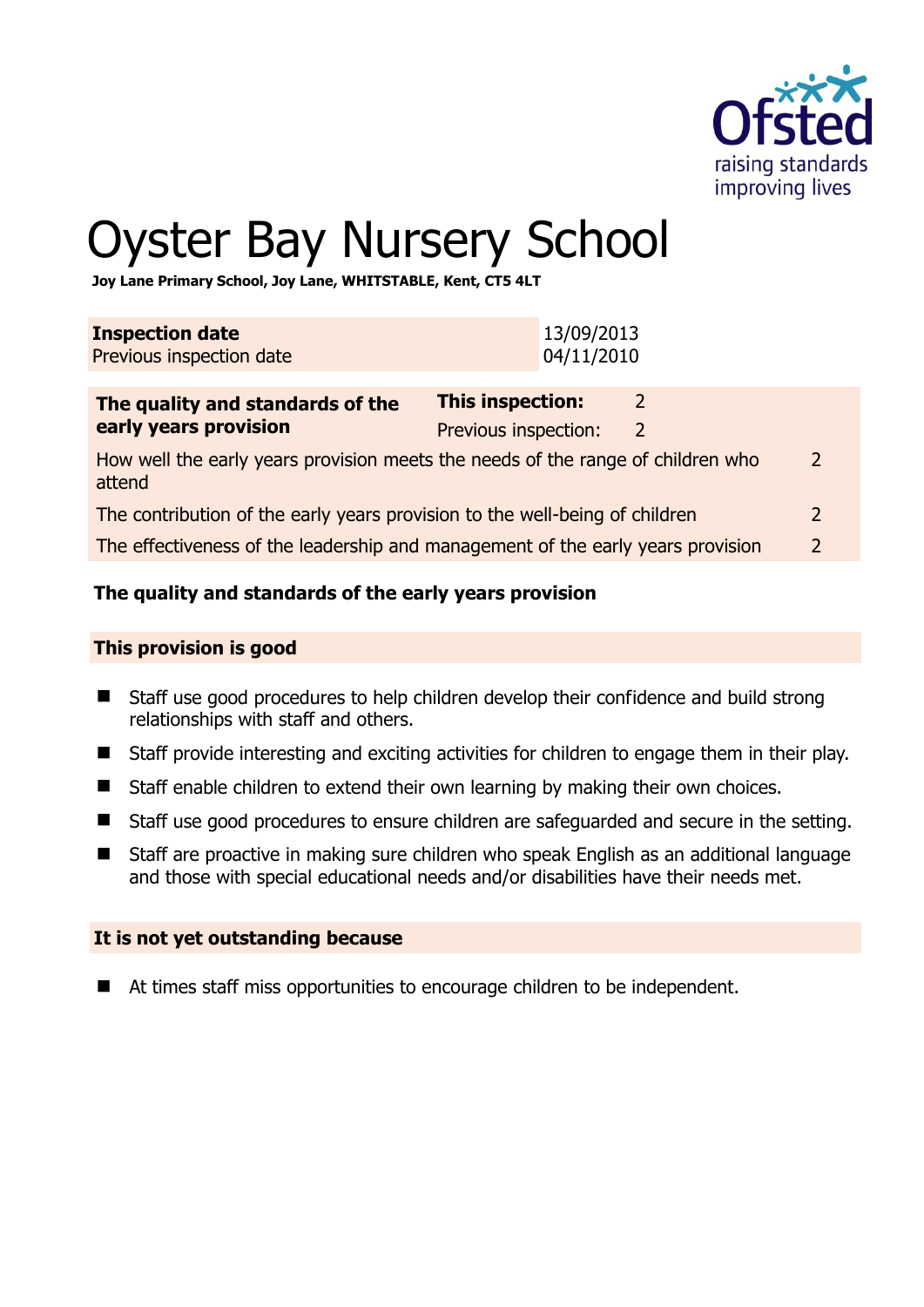# **Information about this inspection**

Inspections of registered early years provision are:

- scheduled at least once in every inspection cycle the current cycle ends on 31 July 2016
- scheduled more frequently where Ofsted identifies a need to do so, for example where provision was previously judged inadequate
- **•** brought forward in the inspection cycle where Ofsted has received information that suggests the provision may not be meeting the legal requirements of the Early Years Foundation Stage or where assessment of the provision identifies a need for early inspection
- **•** prioritised where we have received information that the provision is not meeting the requirements of the Early Years Foundation Stage and which suggests children may not be safe
- scheduled at the completion of an investigation into failure to comply with the requirements of the Early Years Foundation Stage.

# **Inspection activities**

- The inspector sampled a range of documentation including children's records, safeguarding procedures and accident records.
- The inspector undertook a joint observation with a manager.
- The inspector had discussions with parents, staff, and children to obtain their views.

#### **Inspector**

Linda Coccia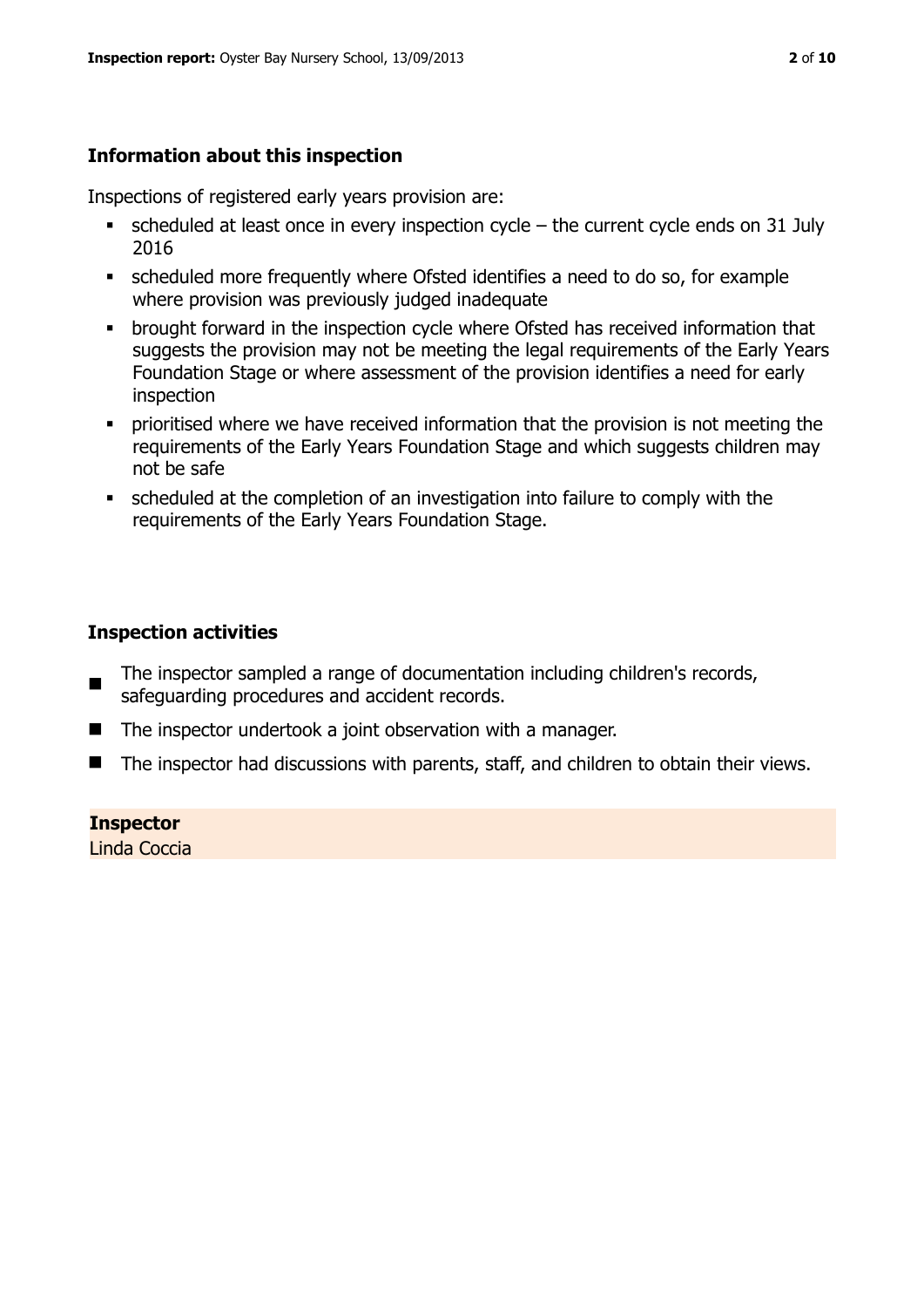#### **Full Report**

#### **Information about the setting**

Oyster Bay Nursery school registered in 2009. It operates from one room in the Joy Lane Primary school in Whitstable, Kent. The nursery shares all of the school's facilities and all children have access to secure outdoor play areas.

The nursery is open five days a week from 8.30am to 3.30pm term time only. The nursery is registered on the Early Years Register. There are currently 33 children on roll. Children aged three and four years receive early years education funding. The nursery offers support to children with special educational needs and/or disabilities, and children who are learning English as an additional language.

There are four members of staff including the manager, of whom one is a qualified teacher. All staff hold National Vocation Qualification childcare qualifications at Level 2 or above.

#### **What the setting needs to do to improve further**

#### **To further improve the quality of the early years provision the provider should:**

 $\blacksquare$  strengthen the procedures to help children become more independent at snack time.

#### **Inspection judgements**

#### **How well the early years provision meets the needs of the range of children who attend**

Children attend for a variety of sessions throughout the week. They engage in a wide range of both adult and self-led activities which promote their learning and development. Staff demonstrate a very good understanding of all of the areas of learning. Consequently, they provide a good range of interesting and exciting activities for children based on children's individual capabilities and needs. This allows children to develop at their own pace whilst motivating them to learn through experiential play. Staff initially gather information about children's starting points in order to identify the next steps in their learning. The regular and precise assessments help staff plan activities for each child which interest and excite them. For example, staff listen to children's requests for favourite activities and, with careful consideration, can extend the learning content by adding in other elements such as craft work and promoting shared games. This has a very positive impact on children's progress. The children's progress records clearly show that children are making good progress in all areas of learning and in some instances are exceeding expectations. This is particularly evident for those children who speak English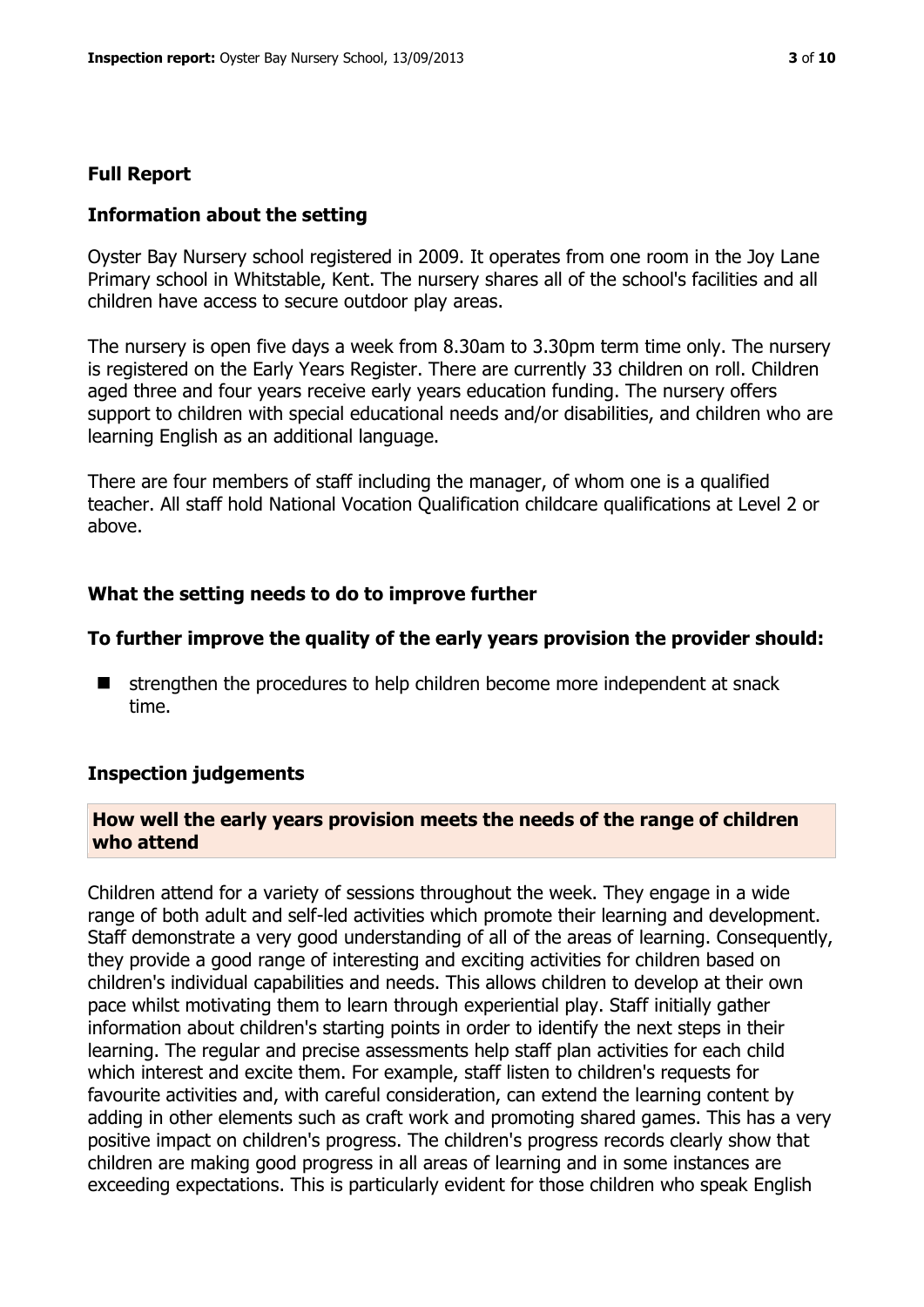as an additional language and children with special educational needs and/or disabilities who are closing the gaps in their learning. This shows that all children receive good support to acquire skills for the next stages of their learning.

The activities provided are wide and varied. For example, children show they are competent in using information and communication technology as they use electronic white boards linked to the computer. They experiment with making large movements to construct drawings and make marks on the board and ably print off their designs to take home. Children use the home area equipment inventively as a restaurant, a garage, and post office. They often choose to use the quiet area as a hospital or a vet's surgery. They regularly take these role play activities outside to use the various play houses. Staff provide children with resources to construct their own venues, such as, hospitals out of large cardboard boxes and have great fun painting them.

Staff provide children with a valuable outdoor learning environment, which they are keen to explore. They plant flowers and vegetables in the raised beds, tend and nurture them, thereby learning about the natural world including growth and decay. They examine bugs with magnifying glasses and provide food for birds and bees. Children are given factual books, which they look at with staff to identify what they see in the garden. Children enjoy group story times where they can take part in the stories. They are encouraged to think about what might happen next and offer their own suggestions for story endings.

The physical activities in the garden range from ride on toys to play tunnels and tents. Staff teach children to use the trikes and scooters safely and they can be heard saying sorry to any others they may come in to contact with whilst using them. Children use good conversational skills with staff as they ask questions and give their own opinions. Children converse well with each other too. Staff teach children to be caring towards each other. For example, the older children are particularly good at including the younger ones in activities such as helping each other to operate the bubble blowing equipment. Staff have good procedures in place to help children who speak English as an additional language communicate using pictures and learnt home words. Staff support children well in their play while also knowing when to leave them to investigate for themselves, making sure they are adequately supervised at all times. Children are interested and keen learners who display the characteristics of effective learning.

Parents report they are very involved in their children's learning. They attend regular review meetings with their child's key person. Staff offer suggestions to parents for home play activities to compliment their children's learning at the setting. Staff have good relationships with parents and as a result, parents advise staff of new interests their children are developing at home. Parents are also involved during their child's two year check when they consult with staff about their children's abilities and any concerns staff may have. Staff discuss the older children's moves to school with parents. For example, children may need more practice at home to be independent at toilet times and putting on coats and shoes. Children are already very familiar with school procedures because they regularly interact with the reception class children, eat their lunches in the school hall and use the reception class's large outdoor equipment. As a result children are prepared well for their move to school and the next stages of their learning.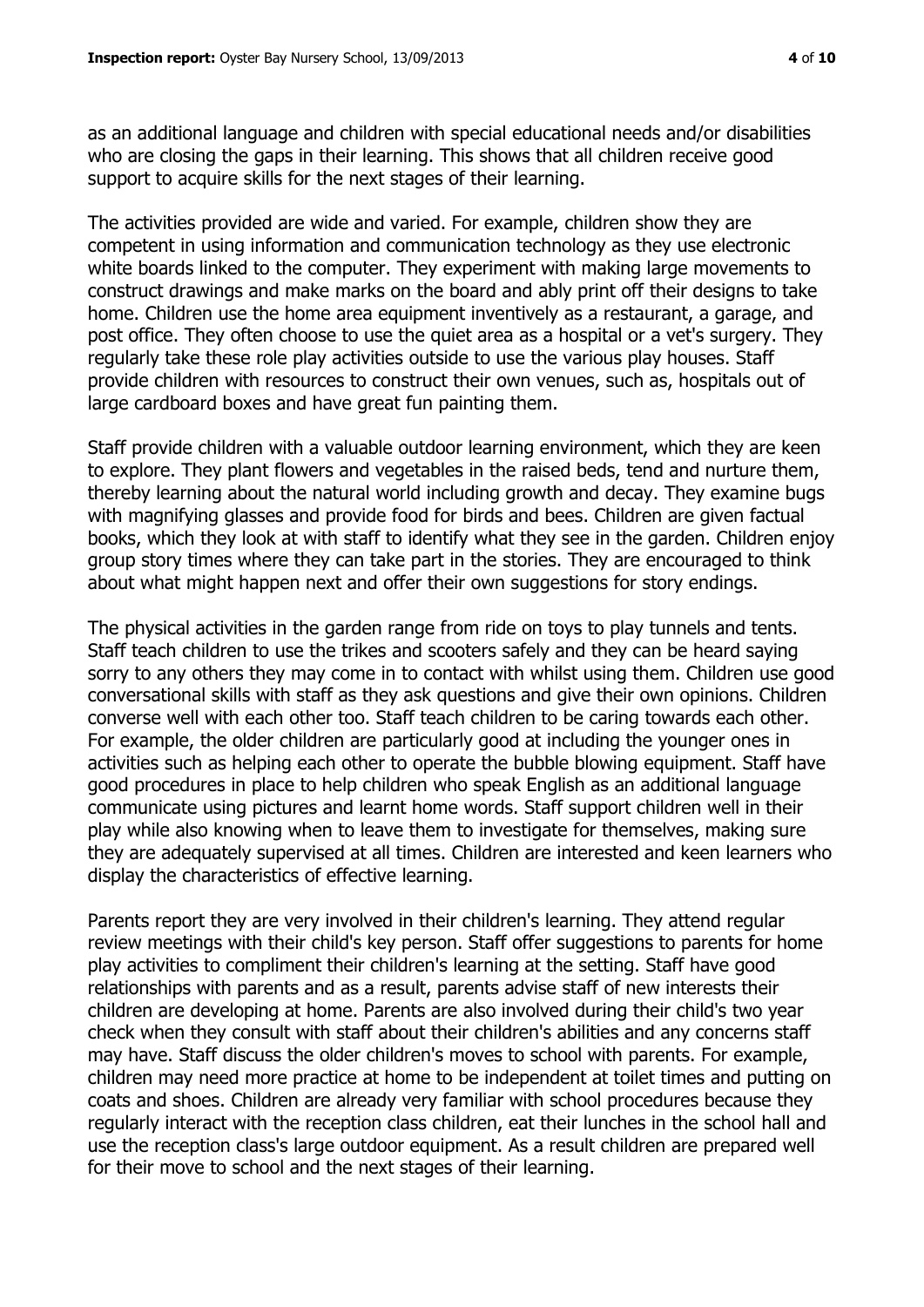#### **The contribution of the early years provision to the well-being of children**

Parents report that their children are eager to attend the setting. They say that staff are welcoming to the children and ask them about their home lives and families. Through the staff's expertise and well-established key person system, children develop trusting relationships and strong bonds with them. New children are encouraged to attend for shorter sessions with their parents. This helps them to build their confidence to separate more easily from their parents. As part of the setting's improvement plan, parents are to be offered a home visit prior to their child attending. Through the use of a good range of settling in procedures children are physically and emotionally healthy.

Children demonstrate they feel safe in the setting as they move confidently around, selecting their own toys and activities. In many instances, they initiate their own play activities. Children play in a stimulating, well-resourced environment, both inside and outdoors, and play very well together in purposeful play. For example, creating a hospital area and enrolling staff to be 'patients'. The staff are excellent role models for children as they demonstrate how to encourage children to talk nicely to and show concern for others and think about safety when using the equipment. In this way, children gain an understanding of risk and are able to explore the environment without risk to themselves and others. For example, children can move equipment around to suit their own play activities but are taught to consider whether it is safe to do so.

Staff provide many activities which promote children's learning. Children understand about healthy living as they undertake lots of physical outdoor play in all weathers. Staff make children aware of the effects of physical play on their bodies. Children now know they should have regular rest periods and drink lots of water. Children play board games, which promote different types of good food. They eat nutritious snacks and meals provided by the school. However, in some instances staff do not encourage children to practise their independence in preparing their own snacks and pouring their own drinks. Overall, children are proficient in knowing how to keep themselves healthy.

#### **The effectiveness of the leadership and management of the early years provision**

The provider, her management team and all members of the nursery staff demonstrate a very good understanding of how to safeguard children. All staff regularly debate child protection issues and therefore all are well versed in using the provider's very good procedures to protect children. All staff have enhanced disclosures issued by the Criminal Records Bureau and some have more recent Disclosure and Barring Service Checks. The staff maintain children's personal, accident and medication and attendance records competently and take appropriate action when accidents and incidents occur. Managers regularly review the children's safety in the setting. They carry out regular risk assessments and daily checks to ensure equipment and the premises are safe.

The provider and her managers demonstrate their responsibilities towards staff by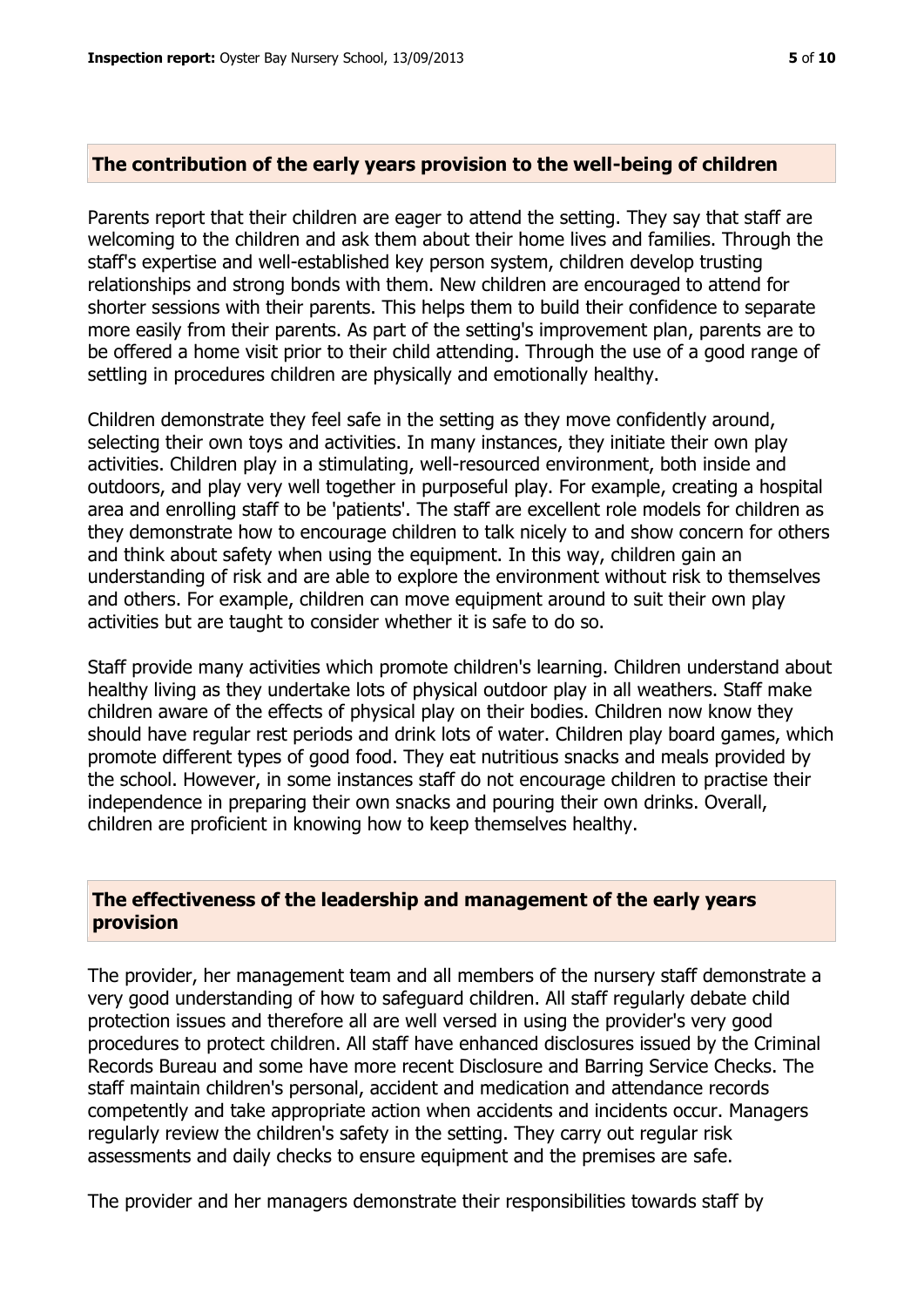providing support for them in their professional development. Managers and staff hold regular meetings to discuss improvements and changes in their practice. Staff have oneto-one sessions with a manager to conduct regular personal target reviews as well as an annual appraisal. The well-maintained staff files show that staff are keen to engage in further training to enhance their knowledge of childcare issues and current practice, to benefit the children in their care.

The staff demonstrate a very good understanding of how young children learn and develop and have a good knowledge of the different areas of learning. Recently, the key persons were given the responsibility to carry out the planning of activities for their key group children. Managers regularly monitor these to ensure that they meet the needs of each individual child. This ensures that children who are developing below expectations receive full support and any required interventions are in place. Managers also use computer software tracking tools to assess the progress made by different groups of children, such as, boys and children who speak English as an additional language. For example, staff obtain important words from children's home languages to help them communicate. Therefore, children receive good support for their individual learning needs.

The setting's Special Educational Needs Co-ordinator (SENCO) works with the key person to identify children with special educational needs and or learning difficulties and help support children to reach their fullest potential. The SENCO uses the provider's good procedures to liaise with parents and refer children to other health professionals, such as the speech and language department. Therefore, children receive good support for all areas of their development. The provider promotes very good partnership working with other settings. Staff liaise regularly with other settings when children attend more than one. This enables children to have different experiences in either provision whilst staff continue to monitor their progress.

Following a number of recent management changes the provider and the new management team are setting new targets for improvement in all aspects of the nursery procedures. They are currently reviewing all policies. For example, the observation and planning procedures have changed and staff and managers are now deciding on how best to record children's individual progress so that parents can see their children's progress at a glance. The provider has obtained the views of parents before changing any procedures that involved them. The staff have been active in putting forward their own suggestions about improvements. They also pass on children's comments about activities, fully involving children in the evaluation and improvement processes.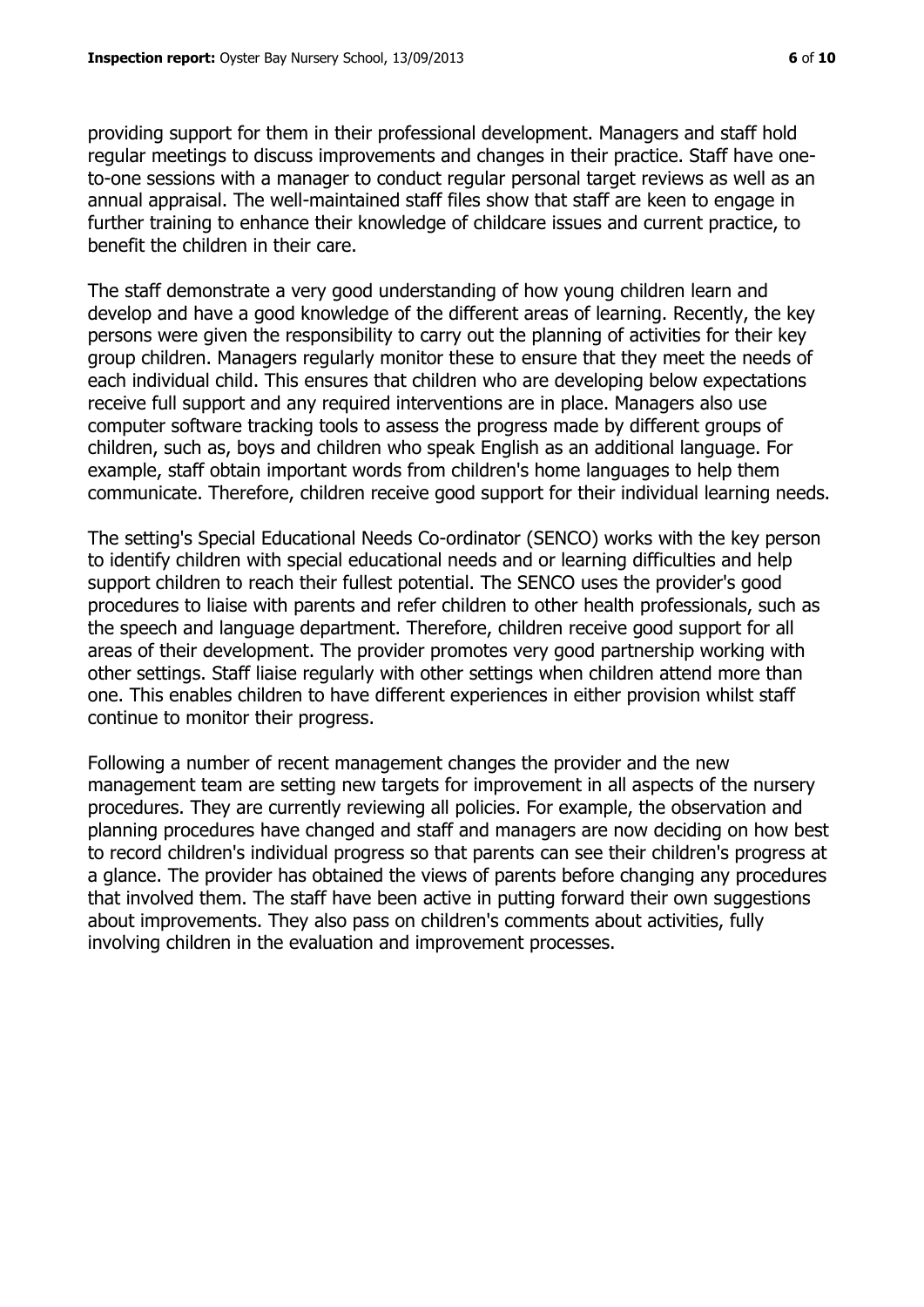# **What inspection judgements mean**

# **Registered early years provision**

| Grade   | <b>Judgement</b> | <b>Description</b>                                                                                                                                                                                                                                                                                                                                                                 |
|---------|------------------|------------------------------------------------------------------------------------------------------------------------------------------------------------------------------------------------------------------------------------------------------------------------------------------------------------------------------------------------------------------------------------|
| Grade 1 | Outstanding      | Outstanding provision is highly effective in meeting the needs<br>of all children exceptionally well. This ensures that children are<br>very well prepared for the next stage of their learning.                                                                                                                                                                                   |
| Grade 2 | Good             | Good provision is effective in delivering provision that meets<br>the needs of all children well. This ensures children are ready<br>for the next stage of their learning.                                                                                                                                                                                                         |
| Grade 3 | Satisfactory     | Satisfactory provision is performing less well than expectations<br>in one or more of the key areas. It requires improvement in<br>order to be good.                                                                                                                                                                                                                               |
| Grade 4 | Inadequate       | Provision that is inadequate requires significant improvement<br>and/or enforcement action. The provision is failing to give<br>children an acceptable standard of early years education and/or<br>is not meeting the safeguarding and welfare requirements of<br>the Early Years Foundation Stage. It will be inspected again<br>within 12 months of the date of this inspection. |
| Met     |                  | The provision has no children on roll. The inspection judgement<br>is that the provider continues to meet the requirements for<br>registration.                                                                                                                                                                                                                                    |
| Not met |                  | The provision has no children on roll. The inspection judgement<br>is that the provider does not meet the requirements for<br>registration.                                                                                                                                                                                                                                        |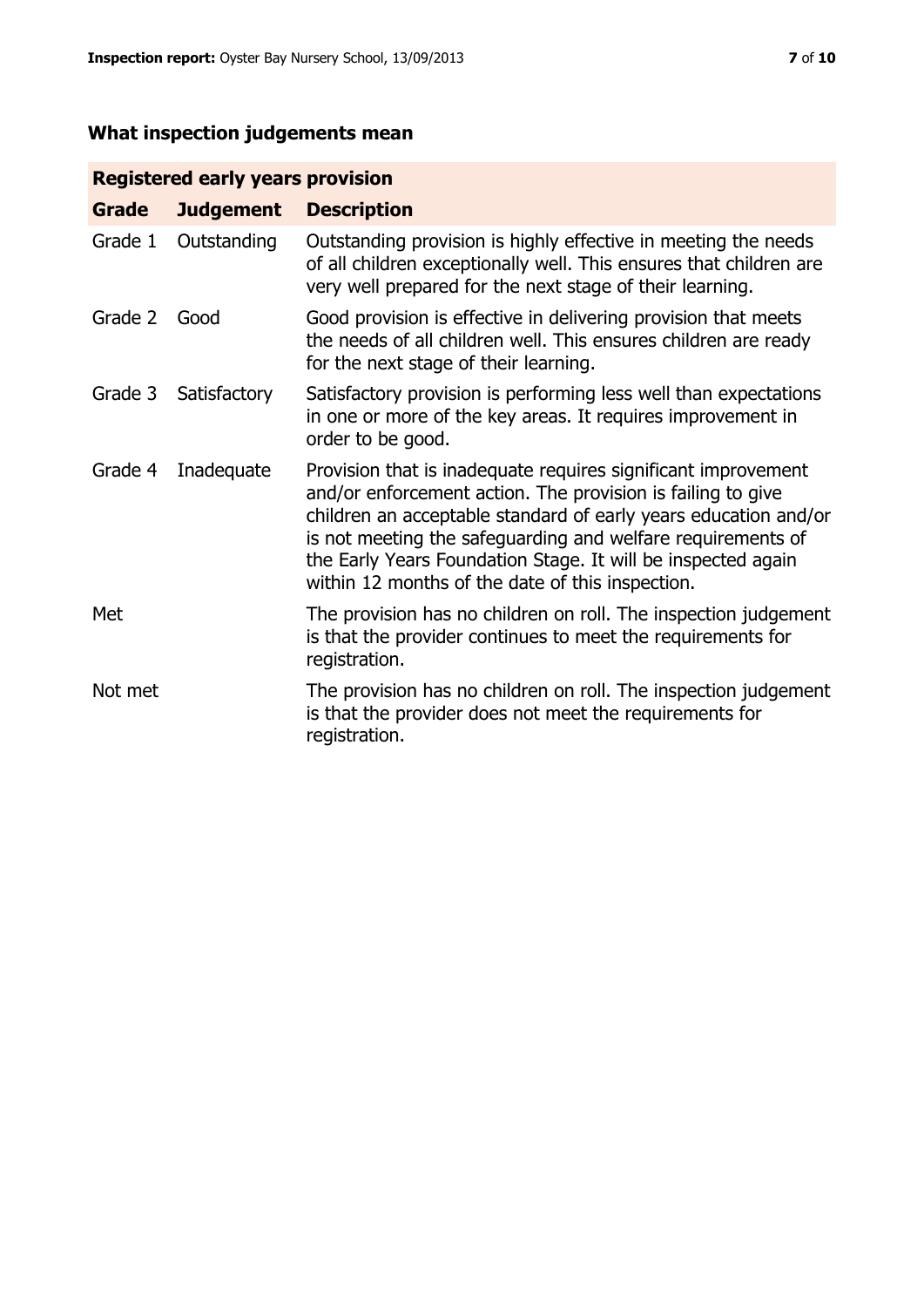#### **Inspection**

This inspection was carried out by Ofsted under sections 49 and 50 of the Childcare Act 2006 on the quality and standards of provision that is registered on the Early Years Register. The registered person must ensure that this provision complies with the statutory framework for children's learning, development and care, known as the Early Years Foundation Stage.

# **Setting details**

| Unique reference number       | EY385859                               |
|-------------------------------|----------------------------------------|
| <b>Local authority</b>        | Kent                                   |
| <b>Inspection number</b>      | 931357                                 |
| <b>Type of provision</b>      | Sessional provision                    |
| <b>Registration category</b>  | Childcare - Non-Domestic               |
| Age range of children         | $2 - 5$                                |
| <b>Total number of places</b> | 26                                     |
| Number of children on roll    | 33                                     |
| <b>Name of provider</b>       | Joy Lane Primary School Governing Body |
| Date of previous inspection   | 04/11/2010                             |
| <b>Telephone number</b>       | 01227 261430                           |

Any complaints about the inspection or the report should be made following the procedures set out in the guidance *'Complaints procedure: raising concerns and making complaints* about Ofsted', which is available from Ofsted's website: www.ofsted.gov.uk. If you would like Ofsted to send you a copy of the guidance, please telephone 0300 123 4234, or email enquiries@ofsted.gov.uk.

# **Type of provision**

For the purposes of this inspection the following definitions apply:

Full-time provision is that which operates for more than three hours. These are usually known as nurseries, nursery schools and pre-schools and must deliver the Early Years Foundation Stage. They are registered on the Early Years Register and pay the higher fee for registration.

Sessional provision operates for more than two hours but does not exceed three hours in any one day. These are usually known as pre-schools, kindergartens or nursery schools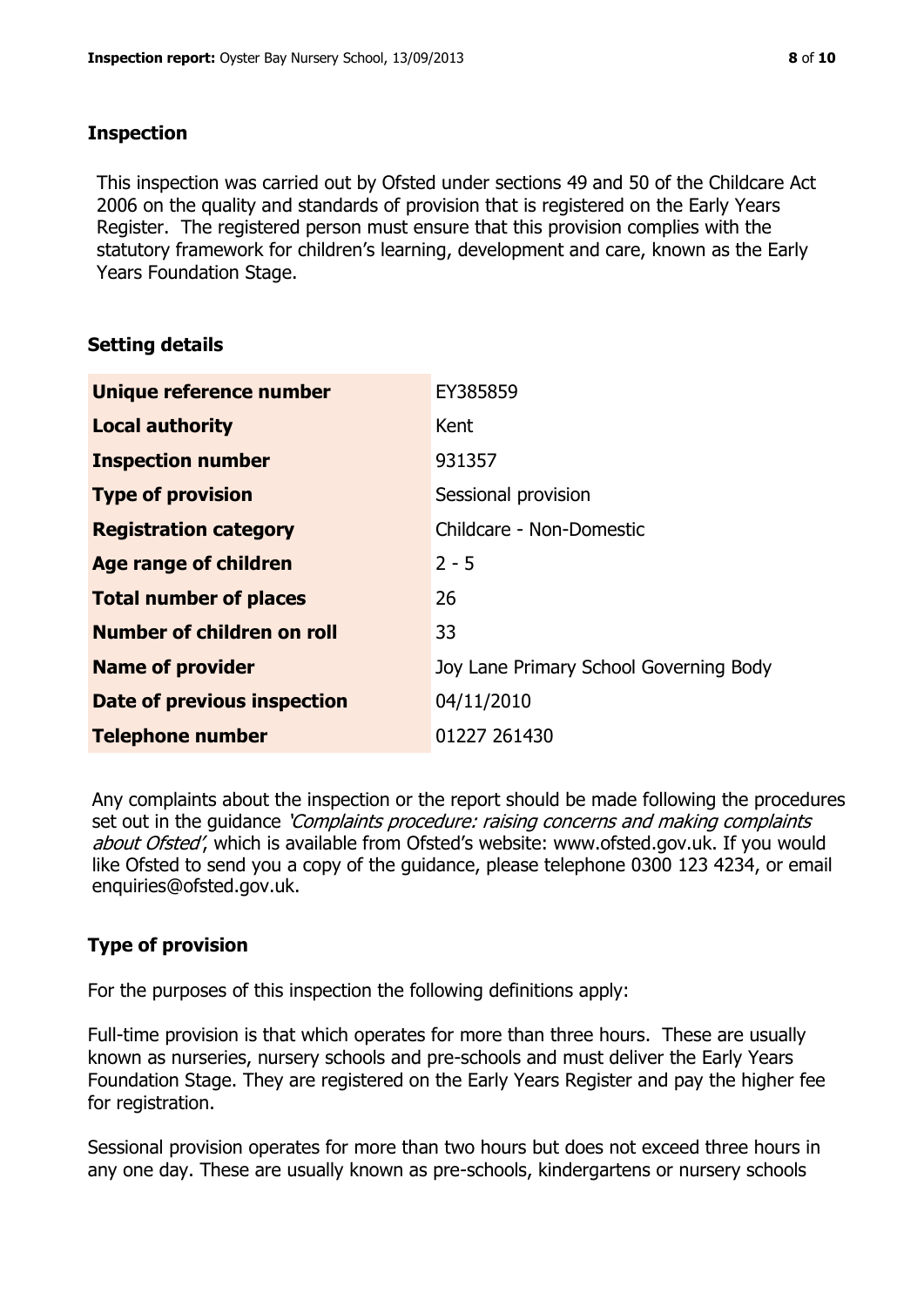and must deliver the Early Years Foundation Stage. They are registered on the Early Years Register and pay the lower fee for registration.

Childminders care for one or more children where individual children attend for a period of more than two hours in any one day. They operate from domestic premises, which are usually the childminder's own home. They are registered on the Early Years Register and must deliver the Early Years Foundation Stage.

Out of school provision may be sessional or full-time provision and is delivered before or after school and/or in the summer holidays. They are registered on the Early Years Register and must deliver the Early Years Foundation Stage. Where children receive their Early Years Foundation Stage in school these providers do not have to deliver the learning and development requirements in full but should complement the experiences children receive in school.